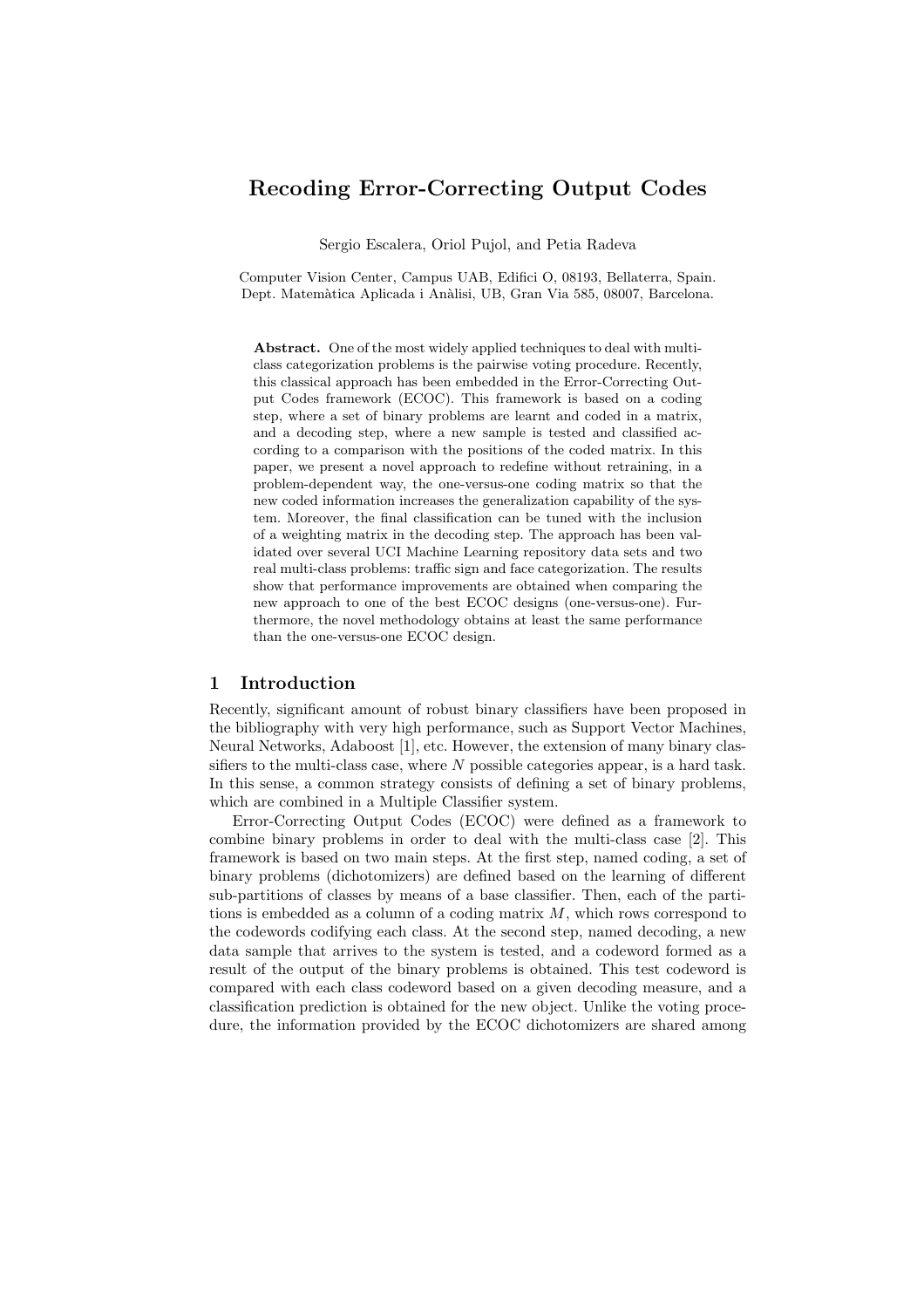classes in order to obtain a precise classification decision, being able to reduce either the variance as the bias produced by the learners [3].

When Dietterich et. al. defined the binary ECOC framework in [2], all positions from the coding matrix M belonged to the  $\{+1, -1\}$  symbols. It makes all classes to be considered by each dichotomizer as a member of one of both possible partitions of classes that define each binary problem. In this case, the one-versusall and dense random ECOC approaches were defined [2]. Afterwards, Allwein et. al. in [4] defined the ternary ECOC, where the positions of the coding matrix M can be either  $+1$ ,  $-1$  or 0, and the sparse random and one-versus-one (pairwise voting) designs could be defined in the ECOC framework. In this case, the zero symbol means that a given class is not considered in the learning process of a particular dichotomizer. The huge set of possible bi-partitions of classes from this ternary ECOC framework has recently suggested the use of problem-dependent designs as well as new decoding strategies[5][6][7][8][9].

Concerning the one-versus-one ECOC strategy, it codifies the splitting of each possible pair of classes as a dichotomizer, which results in  $N(N-1)/2$ binary problems for an N-class problem. This number is usually larger in comparison with the linear tendency of the rest of ECOC designs. Although this suggests larger training times, the individual problems that we need to train on are significantly smaller, and if the training algorithm scales superlinearly with the training set size, it is actually possible to save time. Moreover, the problems to be learnt are usually easier, since the classes have less overlapping. For all these reasons, the one-versus-one ECOC design tends to obtain better results than the rest of ECOC designs in real multi-class problems[5][7].

In this paper, we focus on the one-versus-one coding matrix design. Our goal is to look for a better coding of the matrix without retraining the classifiers involved. Training data are used in a problem-dependent way for updating the zero positions to  $+1$  or  $-1$  symbols if a higher classification performance can be achieved. Observe the 4-classes problem shown in Fig. 1(a). A decision boundary of a non-linear classifier has been obtained in the learning process of the dichotomizer  $h_1$  that splits classes  $c_1$  and  $c_2$ . The point of this article is that without the necessity of retraining the classifier, the same decision boundary can be used to give a prediction hypothesis about class  $c_3$ . On the other hand, note that the use of this decision boundary to classify class  $c_4$  may result in a random decision function. Using this information, we recode the classical problem-independent one-versus-one into a problem-dependent one-versus-one design extending the trained classifier on new classes for the binary classifier for which the dichotomizer is relevant. The design is possible thanks to a new weighting procedure that takes into account the performance of the dichotimizers at the decoding step [7]. Moreover, the approach requires almost the same training and testing computational complexity than the classical one (since retraining of classifiers is not required).

The paper is organized as follows: Section 2 describes the recoded problemdependent one-versus-one approach. Section 3 evaluates the methodology over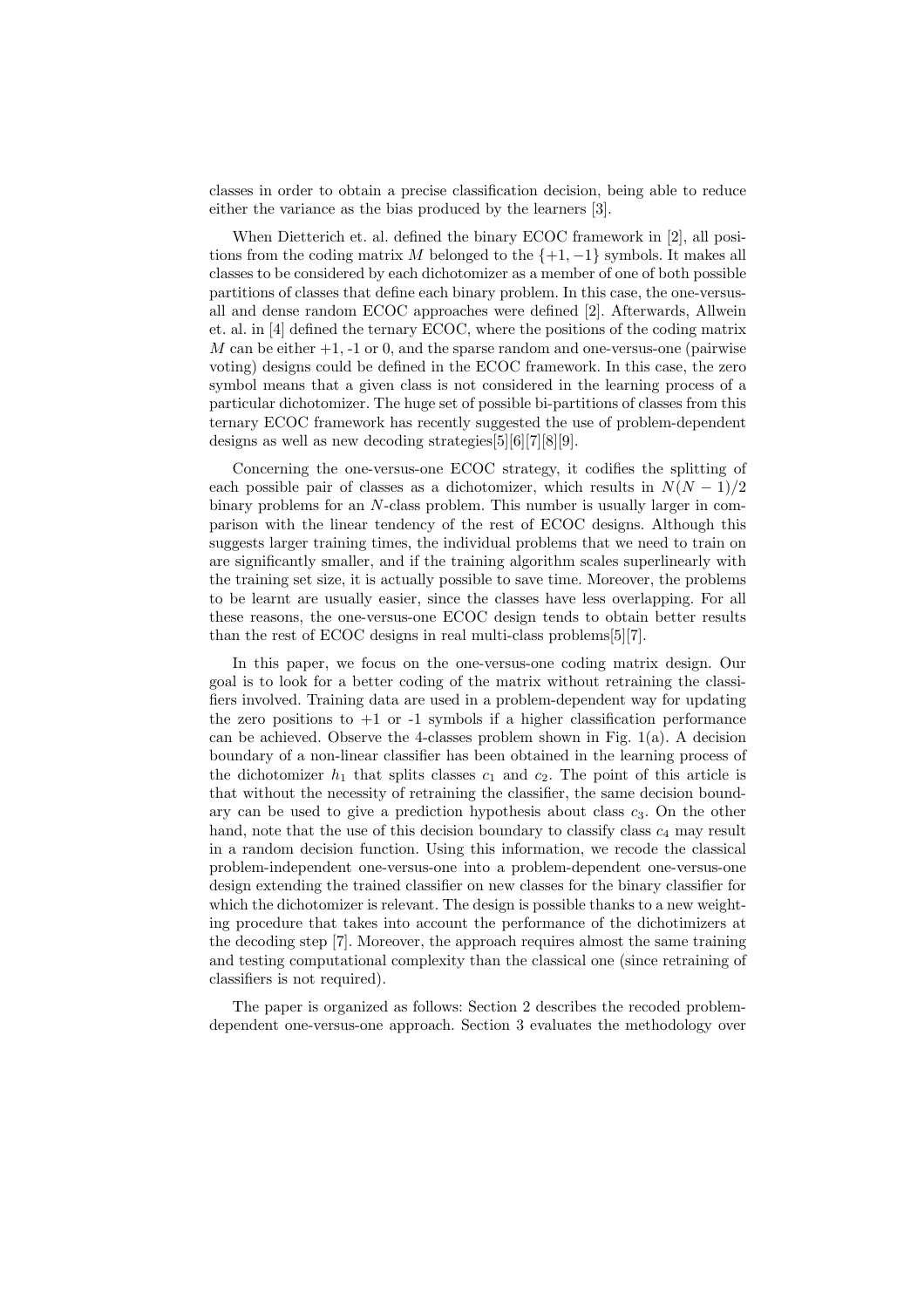a set of UCI data sets and two real multi-class problems: traffic sign and faces categorization. Finally, section 4 concludes the paper.

### 2 Recoded one-versus-one ECOC

In this section, we present a problem-dependent redefinition of the classical oneversus-one ECOC design. The one-versus-one ECOC technique is defined in the ternary ECOC framework  $M^{N \times M} \in \{-1, 0, +1\}$ , being M a coding matrix of N rows (as the number of classes),  $\overline{M}$  the number of columns (dichotomizers to be learnt, where  $M = N(N-1)/2$  in the case of the one-versus-one design),  $\{-1, +1\}$  symbols codify the class membership, and the zero symbol ignores a particular class for a given dichotomizer. Each column of the matrix M corresponds to the *i*th binary problem  $h_i$ , which splits a pair of classes using a given base classifier. Figure  $1(b)$  codifies a coding matrix  $M$  for a 4-class problem. The white positions correspond to the symbol  $+1$ , the black positions to the symbol -1, and the grey positions to the zero symbol. Note that this design is independent from the problem-domain. Once the set of binary problems  $h = \{h_1, ..., h_M\}$ is learnt, a new test sample  $\rho$  that arrives to the system is tested applying the set h, and a test codeword  $x^{1 \times M} \in \{-1, +1\}$  is obtained. Afterwards, a decoding function  $d(x, y_i)$  is used to compare the test codeword x with each codeword  $y_j$  (jth row from M) codifying class  $c_j$ . Finally, the classification prediction corresponds to the class  $c_j$  which corresponding codeword  $y_j$  minimizes d.

In the one-versus-one ECOC design, only  $2M$  from the  $NM$  possible positions are coded to  $\{-1, +1\}$  symbols, which corresponds to a  $(1 - 2/N) \cdot 100$ percentage of positions coded to zero. Note that the zero symbol does not give class membership information for its corresponding dichotomizer. Then, it could happen that if some of these positions coded to zero are re-coded to  $+1$  or  $-1$ without the need of re-training the dichotomizers, the final performance could be improved almost without increasing the training cost.

#### 2.1 RECOC coding

Given the training data  $C = \{C_1, ..., C_N\}$ , where  $C_i$  is the data belonging to class  $c_i$ , and M the one-versus-one coding matrix, the set of dichotomizers  $h = \{h_1, ..., h_M\}$  is learnt applying a base classifier over the corresponding subsets of C, obtaining the classical one-versus-one ECOC design. In order to update the coding matrix in a problem-dependent way, for each position  $M(i, j) = 0$ , the corresponding data  $C_i$ ,  $i \in \{1, ..., N\}$ ,  $i \notin (k, l)$ , where  $c_k$  and  $c_l$  are the classes considered by the *j*th dichotomizer, are tested using  $h_i$  under the hypothesis that their membership should be +1. Then, a classification accuracy  $\beta$  is obtained. If the magnitude of  $\beta$  or  $(1 - \beta)$  is greater than a performance threshold  $\alpha \in (0.5, 1]$ , then that position of the coding matrix M is set (recoded) to  $+1$ (or -1), respectively. Otherwise, the value of  $M(i, j)$  is kept to zero.

Since we use the training data to modify the positions of  $M$ , the one-versusone design mutates in a problem-dependent way. Moreover, since the modification of the positions of M does not require to retrain the set h, the computational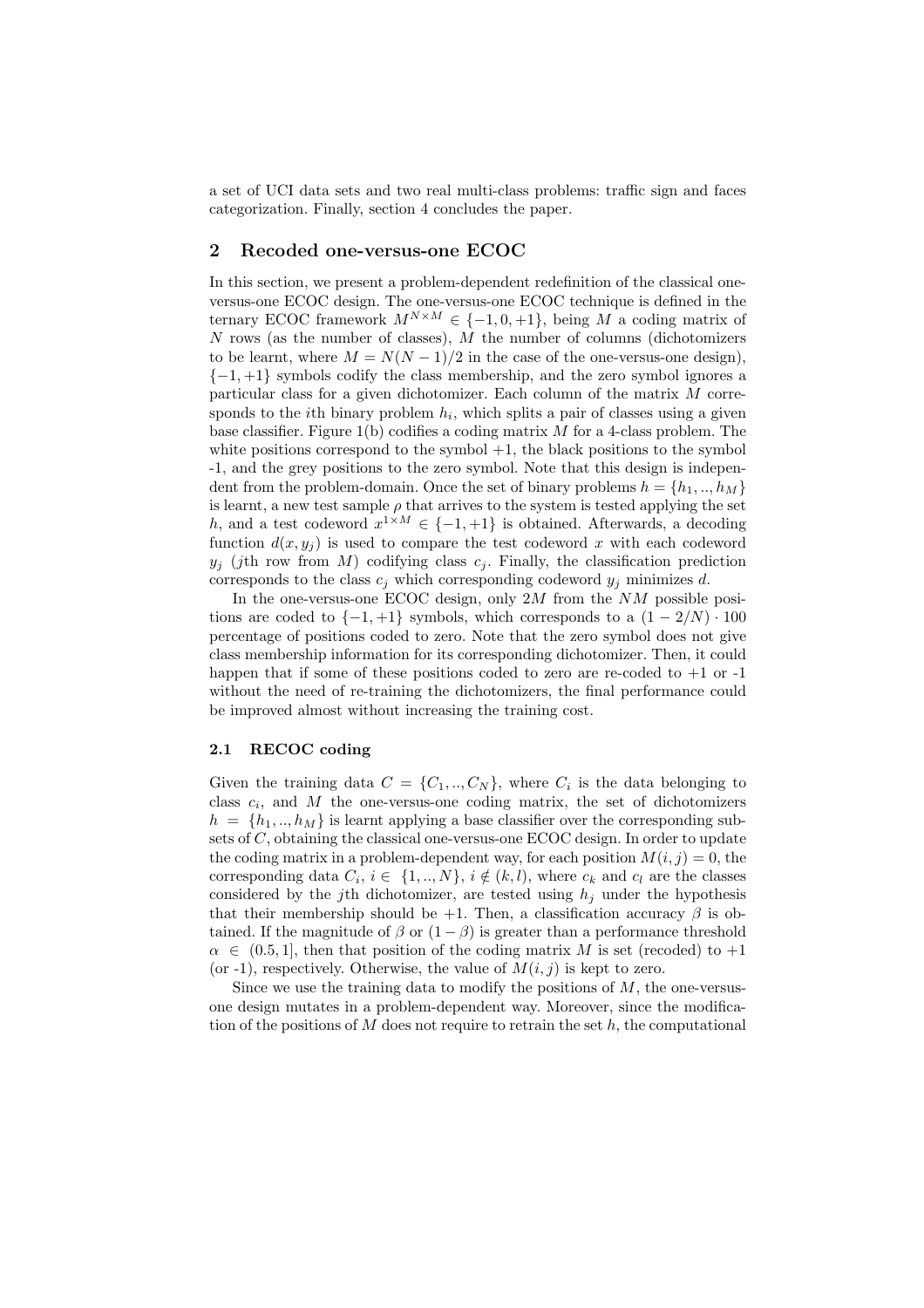cost of the coding process is not significantly increased. Table 1 shows the algorithm for training the Recoding ECOC (RECOC) design. The algorithm codifies the classical one-versus-one design at the same time that modifies the positions of M based on the input value of  $\alpha$ . Note that in the algorithm, a matrix of weights W saving the accuracy values  $\beta$  is defined. This matrix will be used at the decoding process in order to weight the final classification.



Table 1. RECOC learning algorithm.

In order to obtain more precise classification results, we need to know which values of  $\alpha$  are useful to increase the generalization capability of the system, since some values of  $\alpha$  may result in wrong classification predictions. In order to look for the values of  $\alpha$ , cross-validation is applied. For this task, the training data C is split into a training  $C^T$  and a validation  $C^V$  subsets, so that  $C = C^T \cup C^V$ . The use of a validation subset helps the system to increase generalization. Thus, for a set of values  $\alpha = {\alpha_1, ..., \alpha_k}$ , algorithm 1 is called. However, the set h is only learnt once over C at the beginning. At each round, the set  $C<sup>T</sup>$  is used to mutate the positions of M, and the validation set  $C^V$  will be used to test the performance of each M for a particular  $\alpha$ . For this last task, a decoding procedure using the weighting matrix  $W$  is proposed next. This step is required to obtain a successful classification. Finally, the matrix M for which value of  $\alpha$ maximizes the classification performance over  $C^V$  is selected.

Figure 1 shows an example of a training process for a 4-class problem. Figure  $1(a)$  shows the non-linear decision boundaries that splits all possible pairs of classes. Figure  $1(b)$  shows the classical one-versus-one design. Figure  $1(c)$  shows the problem-dependent coding matrix M for  $\alpha = 0.9$ . Note that several positions previously coded to zero are now set to  $+1$  or  $-1$  values since they achieve an accuracy upon  $90\%$  over the training data. Finally, Fig. 1(d) shows the same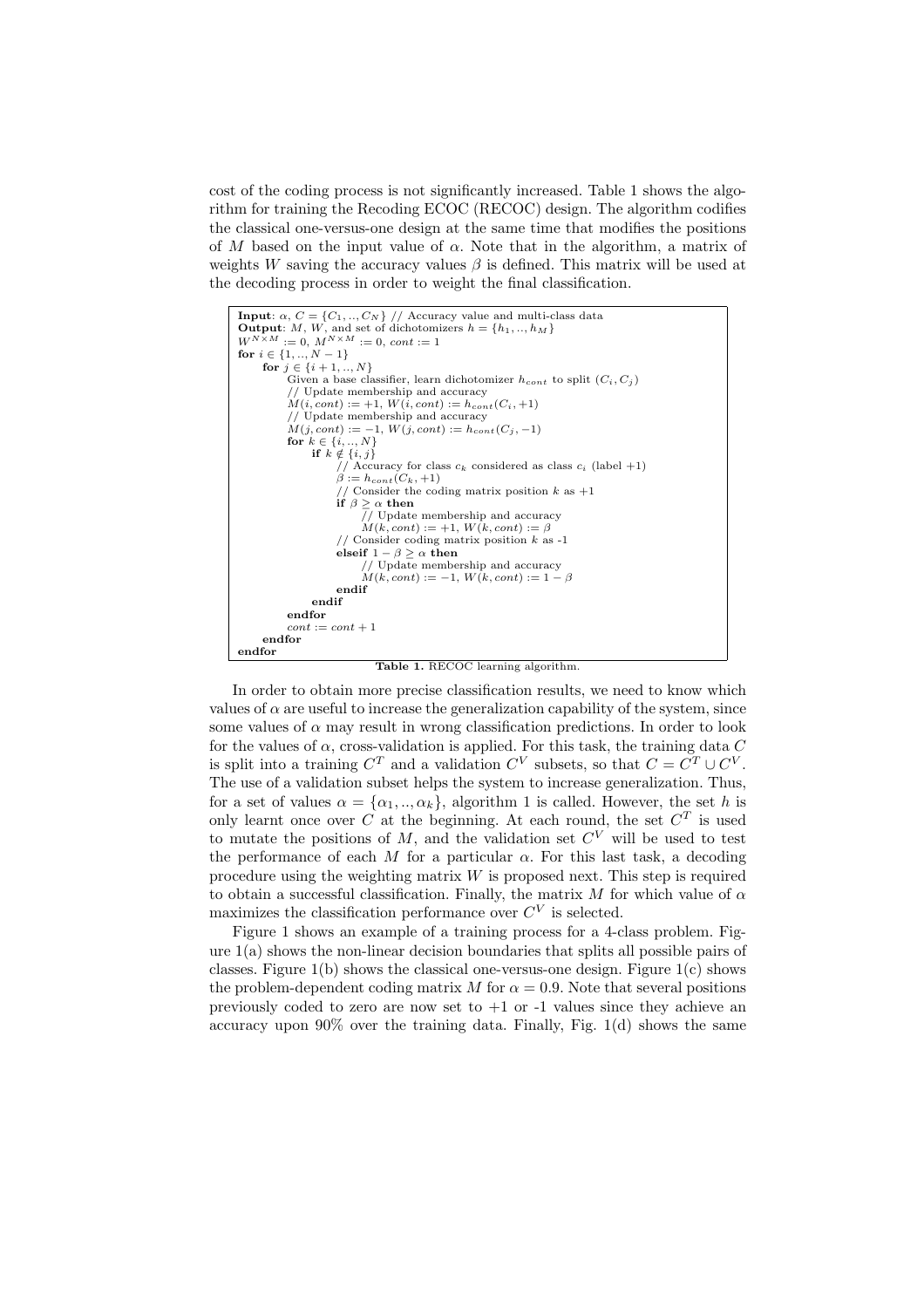process for  $\alpha = 1.0$ . Now, less positions satisfy the performance restrictions. Note that if the testing of the validation data  $C^V$  does not take benefits from the values of  $\alpha$ , then, the classical one-versus-one design is selected, and thus, in the worst case, the recoded problem-dependent approach attains the same performance than the classical approach.



Fig. 1. ECOC codification for a 4-class problem: (a) Non-linear decision boundaries for the 4-class problem, (b) initial one-versus-one ECOC codification, (c) RECOC codification with  $\alpha = 0.9$ , and (d) RECOC codification with  $\alpha = 1.0$ .

#### 2.2 RECOC decoding

In [7], the authors show that to properly decode a ternary ECOC matrix two biases must be avoided at the decoding step. First, classical decoding strategies introduce a bias when comparing positions that contain the zero symbol, which do not give information about meta-class membership. On the other hand, the addition of the bias produced by the comparison with the zero symbol makes the codewords to take values from different ranges, which makes the measures among codewords non-comparable. In this sense, the authors present how to robustly decode sparse coding matrices where codewords may contain different number of positions coded to  $\{-1, +1\}$  symbols. This is done by weighting the final decision so that it avoids the influence of the zero symbol at the same time that all classes codewords have the same probability of being predicted.

Due to the previous properties, we use a Loss-based decoding [4] weighted by the weighting matrix W computed at the RECOC coding step to decode the RECOC matrix  $M$ . The approach uses a Loss-function to penalize the missclassifications produced by the set of dichotomizers h.

First, we normalize each row of the weighting matrix  $W$  obtained at the coding step so that  $M_W$  can be considered as a discrete probability density function  $M_W(i, j) = \frac{W(i, j)}{\sum_{j=1}^{M} W(i, j)}$ ,  $\forall i \in [1, ..., N], \forall j \in [1, ..., M].$  Once we obtain the normalized weighting matrix  $M_W$ , we introduce it in a Loss-based decoding [4]. In this approach, the decoding estimation is obtained by means of a Loss-based model with a Loss-function  $L(\theta)$  weighted by  $M_W$ , where  $L(\theta) = -\theta$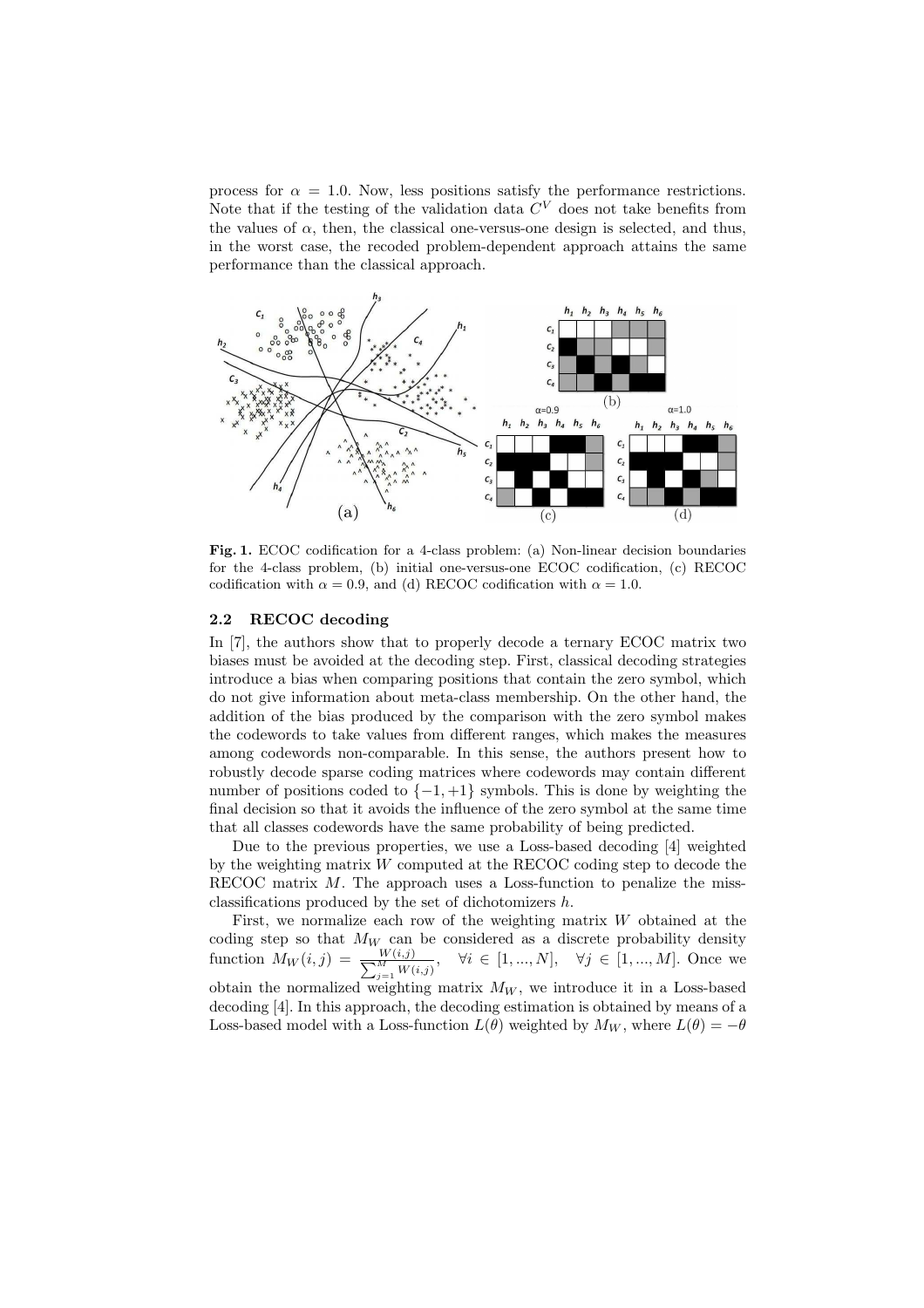and  $\theta$  corresponds to  $y_i^j \cdot h^j(\rho)$ :  $LW(\rho, i) = \sum_{j=1}^n M_W(i,j)L(y_i^j \cdot h_j(\rho))$ . The final classification decision is done by the class  $c_i$  which corresponding codeword  $y_i$  that minimizes the  $LW$  function.

# 3 Results

In order to present the results, first, we discuss the data, methods, measurements, and experimental settings of the experiments.

• Data: The data used for the experiments consist of eleven multi-class data sets from the UCI Machine Learning Repository database [10]. We also categorize two real Computer Vision classification problems. First, we use the video sequences obtained from a Mobile Mapping System [11] to test the methods in a real traffic sign categorization problem consisting of 36 traffic sign classes. Second, 30 classes from the ARFaces [12] data set are classified using the present methodology.

• Methods: We compare the classical one-versus-one ECOC design with the RECOC strategy for three base classifiers: Gentle Adaboost [1], Linear Support Vector Machines [13], and Support Vector Machines with Radial Basis Function kernel  $(RBF\;SVM)$  [13]. In order to compare the methods at same conditions, we use a linear Loss-Weighted decoding in both one-versus-one and RECOC strategies.

• Measurements: To measure the performance of the different strategies, we apply stratified ten-fold cross-validation and test for confidence interval with a two-tailed t-test.

• Experimental settings: 50 decision stumps are considered for the Gentle Adaboost algorithm. The RBF  $SVM$  classifier is tuned via cross-validation, where the  $\sigma$  and regularization parameters are tested from 0.05 increasing per 0.05 up to 1 and from one increasing per 5 up to 150, respectively. For the RECOC strategy cross-validation is applied, where  $\alpha$  is tested from 0.7 increasing per 0.05 up to 1, and 10% of the training data are used as a validation subset.

#### 3.1 UCI classification

Table 2 shows the performance results of the one-versus-one ECOC and RECOC algorithms for the different ECOC base classifiers. For each UCI data set, the performance obtained by each method is shown. In the cases where RECOC improves the one-versus-one ECOC results, the selected values of  $\alpha$  are shown. The number of wins, losses, and draws considering the ten experiments of the ten-fold cross-validation for each data set are also shown in the table. Note that in several data sets, RECOC obtains performance improvement for the three base classifiers. The table shows that the more classes there are, the more significant the results are. The highest performances are achieved for high values of  $\alpha$  (about 0.90-0.95 in most cases). Note that in the worst case, RECOC becomes the one-versus-one ECOC designs, and it achieves the same performance. Moreover, looking at the wins and losses of each experiment, one can see that though in some case the performance improvements of RECOC are no significant, the number of wins of the ten-fold experiments are statistically significant.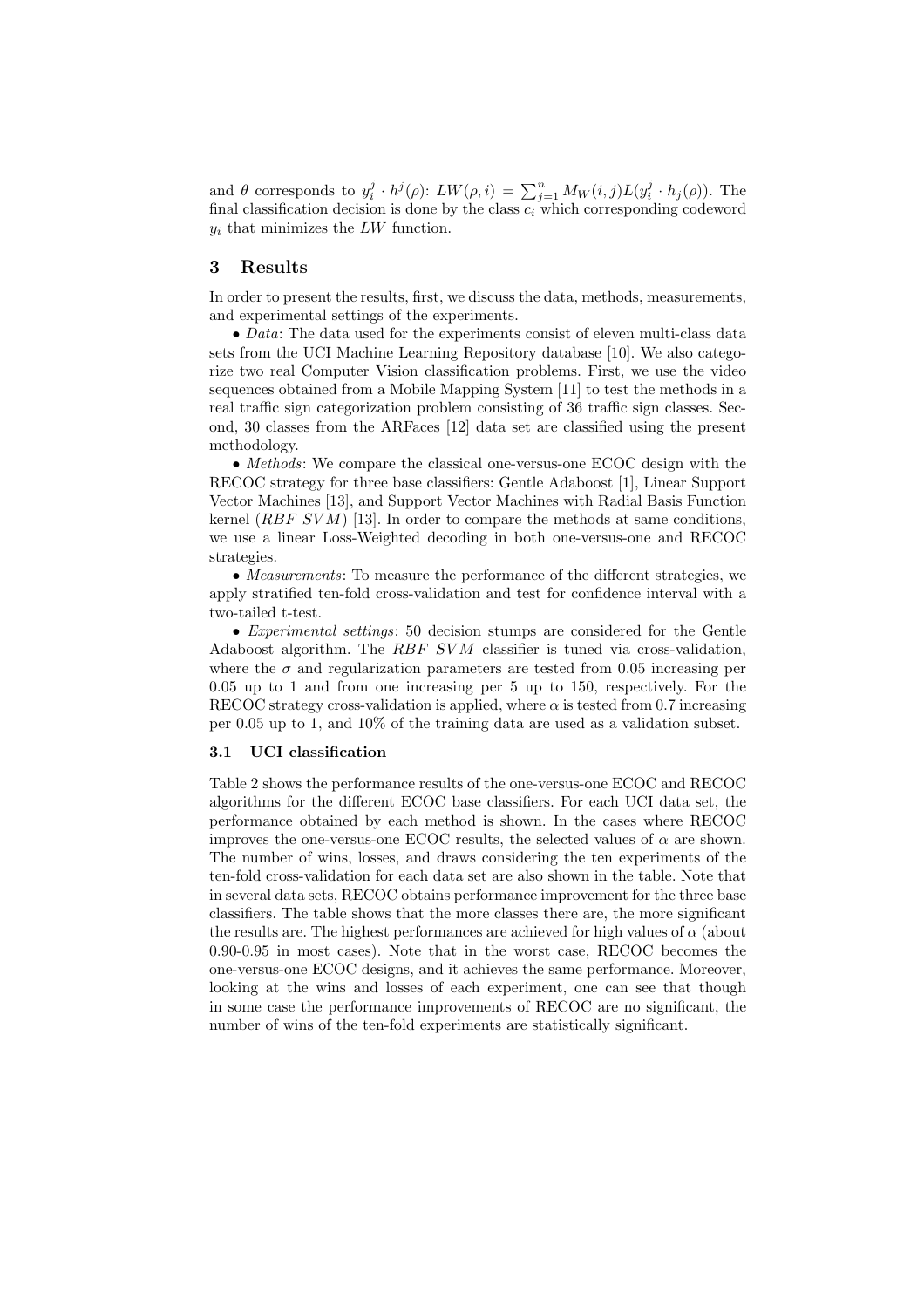| Gentle Adaboost one-versus-one RECOC                               |                      |       | $\alpha$       |                         | Wins Losses Draws |                         |
|--------------------------------------------------------------------|----------------------|-------|----------------|-------------------------|-------------------|-------------------------|
| Balance                                                            | 87.46                | 87.46 | L,             | $\overline{0}$          | $\overline{0}$    | 10                      |
| Wine                                                               | 94.38                | 94.38 |                | $\overline{0}$          | $\overline{0}$    | 10                      |
| Thyroid                                                            | 95.37                | 95.37 |                | $\overline{0}$          | $\overline{0}$    | 10                      |
| Iris                                                               | 95.33                | 95.33 |                | $\overline{0}$          | $\Omega$          | 10                      |
| Glass                                                              | 63.10                | 68.65 | 0.95           | 10                      | $\overline{0}$    | $\overline{0}$          |
| Ecoli                                                              | 81.29                | 83.36 | 0.75           | 8                       | $\overline{2}$    | $\overline{0}$          |
| Dermatology                                                        | 91.76                | 92.52 | 0.85           | $\overline{5}$          | $\overline{0}$    | 5                       |
| Vowel                                                              | 57.88                | 62.73 | 0.95           | $\overline{9}$          | $\overline{1}$    | $\overline{0}$          |
| Vehicle                                                            | 57.81                | 63.57 | 0.95           | 9                       | $\overline{1}$    | $\mathbf{O}$            |
| Yeast                                                              | 55.46                | 56.67 | 0.95           | 5                       | $\overline{2}$    | 3                       |
| Segmentation                                                       | 97.45                | 97.45 | ÷,             | $\overline{0}$          | $\overline{0}$    | 10                      |
| Linear SVM                                                         | one-versus-one RECOC |       | $\alpha$       |                         | Wins Losses Draws |                         |
| Balance                                                            | 91.64                | 91.64 | ÷,             | $\overline{0}$          | $\overline{0}$    | 10                      |
| Wine                                                               | 95.55                | 95.55 | L,             | $\overline{0}$          | $\overline{0}$    | $\overline{10}$         |
| Thyroid                                                            | 96.71                | 96.71 |                | $\overline{0}$          | $\overline{0}$    | 10                      |
| Iris                                                               | 98.67                | 98.67 |                | $\overline{0}$          | $\overline{0}$    | 10                      |
| Glass                                                              | 28.74                | 37.58 | 1.00           | $\overline{5}$          | $\overline{1}$    | $\overline{4}$          |
| Ecoli                                                              | 74.63                | 74.63 | ٠              | $\overline{0}$          | $\overline{0}$    | 10                      |
| Dermatology                                                        | 94.79                | 95.07 | 0.95           | $\overline{1}$          | $\overline{0}$    | $\overline{9}$          |
| Vowel                                                              | 63.33                | 64.44 | 0.95           | $\overline{\mathbf{8}}$ | $\overline{2}$    | $\sigma$                |
| Vehicle                                                            | 80.24                | 80.24 | L              | $\overline{0}$          | $\overline{0}$    | 10                      |
| Yeast                                                              | 26.11                | 37.81 | 0.95           | $\overline{9}$          | $\overline{1}$    | 0                       |
| Segmentation                                                       | 96.02                | 96.32 | 1.00           | $\overline{6}$          | $\overline{2}$    | $\overline{2}$          |
| RBF SVM                                                            | one-versus-one RECOC |       | $\alpha$       | Wins                    | Losses Draws      |                         |
| Balance                                                            | 97.25                | 97.41 | 0.95           | $\overline{1}$          | $\overline{0}$    | $\overline{9}$          |
| Wine                                                               | 61.31                | 61.84 | 1.00           | $\overline{1}$          | $\overline{0}$    | $\overline{9}$          |
| Thyroid                                                            | 95.35                | 95.35 | ä,             | $\overline{0}$          | $\overline{0}$    | $\overline{10}$         |
| Iris                                                               | 96.67                | 96.67 | ä.             | $\overline{0}$          | $\overline{0}$    | 10                      |
| $\overline{\rm Glass}$                                             | 46.41                | 46.41 | $\overline{a}$ | $\overline{0}$          | $\overline{0}$    | $\overline{10}$         |
| Ecoli                                                              | 86.74                | 86.74 | L.             | $\overline{0}$          | $\overline{0}$    | $\overline{10}$         |
| Dermatology                                                        | 88.80                | 89.05 | 0.85           | 3                       | $\overline{0}$    | $\overline{7}$          |
| Vowel                                                              | 54.95                | 55.76 | 0.90           | $\overline{4}$          | $\overline{1}$    | $\overline{5}$          |
| Vehicle                                                            | 72.00                | 72.12 | 0.90           | $\overline{1}$          | $\overline{0}$    | $\overline{9}$          |
| Yeast                                                              | 56.68                | 56.68 |                | $\overline{0}$          | $\overline{0}$    | 10                      |
| Segmentation                                                       | 95.14                | 95.25 | 0.90           | $\overline{2}$          | $\overline{0}$    | $\overline{\mathbf{8}}$ |
| Table 2. UCI performances for the different ECOC base classifiers. |                      |       |                |                         |                   |                         |

Now, we compare the results obtained by the RECOC approach on the UCI data sets with the results obtained with the same strategy retraining classifiers. In Fig. 3 one can see the performance obtained by both classification strategies for the three different base classifiers. Note that there are no significant differences among the obtained performances. Moreover, the RECOC strategy obtains better performance in more cases than using the same coding matrix retraining classifiers, with far less computational complexity.

### 3.2 Traffic sign categorization

For this experiment, we use the video sequences obtained from the Mobile Mapping System [11] to test the classification methodology on a real traffic sign categorization problem. In this system, the position and orientation of the different traffic signs are measured with video cameras fixed on a moving vehicle. From this system, a set of 36 circular and triangular traffic sign classes are obtained. Some categories from this data set are shown in Fig. 2(a). The data set contains a total of 3481 samples of size  $32\times32$ , filtered using the Weickert anisotropic filter, masked to exclude the background pixels, and equalized to prevent the effects of illumination changes. These feature vectors are then projected into a 100 feature vector by means of PCA. The classification results of the one-versus-one ECOC and RECOC strategies for the three base classifiers are shown in Table 3. In this experiment, for all base classifiers, the RECOC design obtains performance improvements for high values of  $\alpha$ .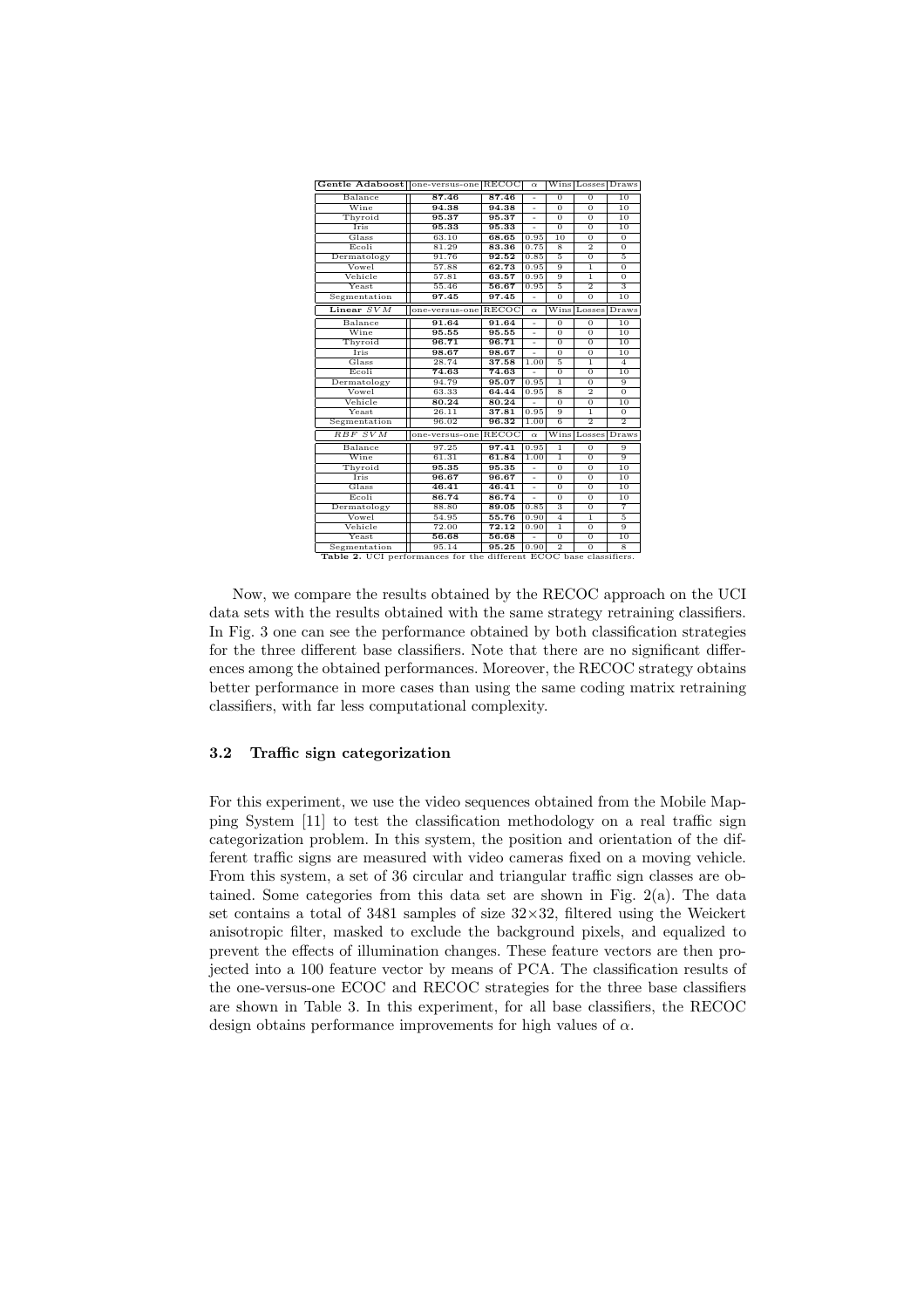

Fig. 2. (a) Traffic sign classes. (b) ARFaces data set classes. Examples from a category with neutral, smile, anger, scream expressions, wearing sun glasses, wearing sunglasses and left light on, wearing sun glasses and right light on, wearing scarf, wearing scarf and left light on, and wearing scarf and right light on.



Fig. 3. UCI data sets performance using the recoded matrix with and without retraining.

| Problem                                 | $\vert$ one-versus-one RECOC $\alpha$ Wins Losses Draws |            |      |  |  |  |
|-----------------------------------------|---------------------------------------------------------|------------|------|--|--|--|
| Gentle Adaboost                         | 88.70                                                   | 88.95 0.95 |      |  |  |  |
| Linear $SVM$                            | 88.02                                                   | 91.23      | 1.00 |  |  |  |
| RBF SVM                                 | 97.44                                                   | 97.85 0.95 |      |  |  |  |
| Table 3. Traffic data set performances. |                                                         |            |      |  |  |  |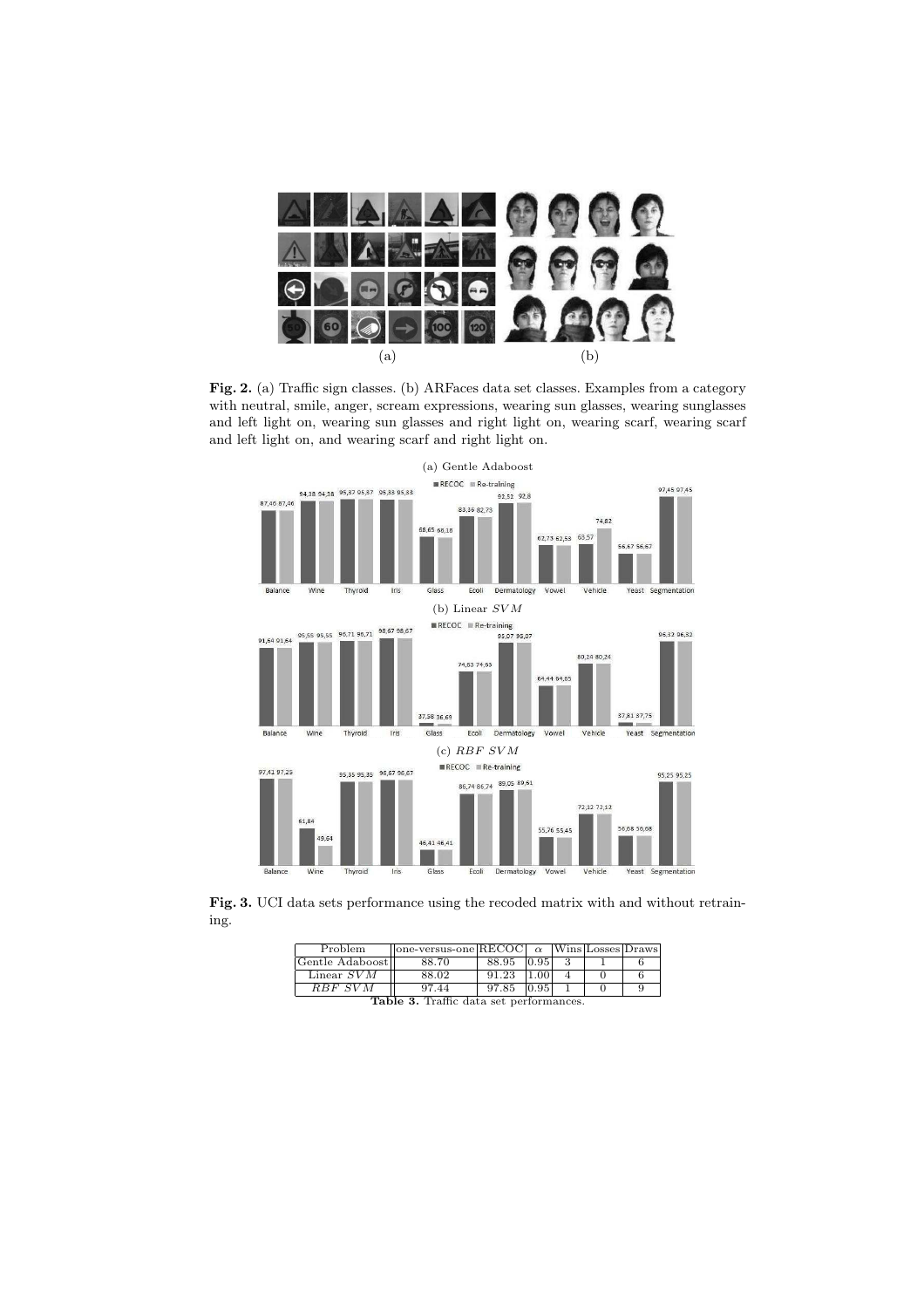#### 3.3 ARFaces classification

The AR Face database [12] is composed of 26 face images from 126 different subjects (70 men and 56 women). The images have uniform white background. The database has two sets of images from each person, acquired in two different sessions, with the following structure: one sample of neutral frontal images, three samples with strong changes in the illumination, two samples with occlusions (scarf and glasses), four images combining occlusions and illumination changes, and three samples with gesture effects. One example of each type is plotted in Fig. 2(b). For this experiment, we selected all the samples from 30 different categories (persons).

The classification results of the one-versus-one ECOC and RECOC strategies for the three base classifiers are shown in Table 4. As in the previous experiments, all base classifiers obtain performance improvements using the RECOC strategy for high values of  $\alpha$  ( $\alpha = 0.95$ ).

| Problem            | $ one-versus-one RECOC $ |       | $\alpha$ |  | Wins Losses Draws |  |
|--------------------|--------------------------|-------|----------|--|-------------------|--|
| Gentle Adaboost    | 65.50                    | 70.06 | 0.95     |  |                   |  |
| Linear $SVM$       | 39.41                    | 43.92 | 0.95.    |  |                   |  |
| <b>RBFSVM</b>      | 88.33                    | 88.75 | 0.95     |  |                   |  |
| $\lambda$<br>— 11. |                          |       |          |  |                   |  |

#### Table 4. ARFaces data set performances.

#### 3.4 Discussion

As a final conclusion of the results, we can state that performance improvements are obtained using the RECOC approach instead of the one-versus-one ECOC. Note that none of the RECOC experiments for any base classifier obtains inferior results to the one-versus-one performances.

Concerning the computational complexity of the strategy, the classifiers learnt at the coding step are not retrained during the RECOC recodification. Thus, though cross-validation of  $\alpha$  should be applied to assure the better performance, the training cost is not significantly increased. On the other hand, the testing time remains the same than in the classical one-versus-one approach since all classifiers should be applied on the test sample. Moreover, we show that we obtain similar (even superior) results with the recoded RECOC matrix M than using the same procedure but retraining classifiers (that is, using the re-coded positions to re-train again the dichotomizers).

Finally, it is important to bring up that though the recoding strategy has been performed on the one-versus-one coding matrix, this strategy is directly applicable to any kind of ternary ECOC design where the symbol zero may appear.

### 4 Conclusion

In this paper, we presented a problem-dependent design of Error-Correcting Output Codes to deal with multi-class categorization problems. The method is based on redefining the classical one-versus-one ECOC design so that the generalization of the system is increased. For this task, the training data are analyzed using